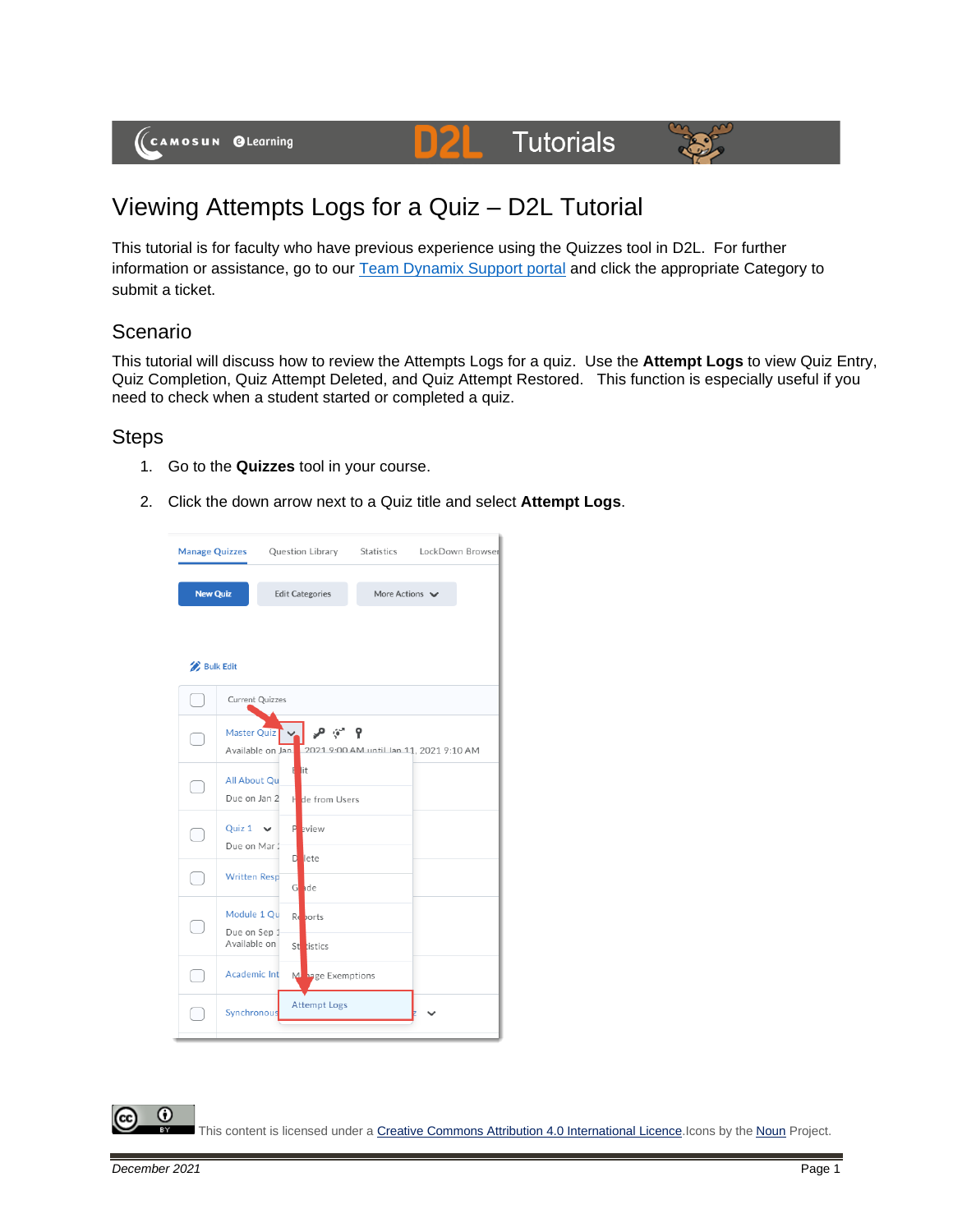3. The **Overview** tab shows a list of Quiz Entry, Quiz Completion, Quiz Attempt Deleted, and Quiz Attempt Restored (note that quiz attempts cannot be deleted or restored by students). You can sort by each of these by clicking on the relevant tabs. Here we have clicked on **Quiz Entry** to see all the points when a student entered a quiz.

| Quizzes > Master Quiz > Attempt Logs<br><b>Attempt Logs</b>                                                |                   |                           |                       |  |
|------------------------------------------------------------------------------------------------------------|-------------------|---------------------------|-----------------------|--|
| Overview                                                                                                   |                   |                           | <b>Detailed</b>       |  |
| <b>Quiz Entry</b><br><b>Quiz Completion</b><br><b>Quiz Attempt Deleted</b><br><b>Quiz Attempt Restored</b> |                   |                           |                       |  |
|                                                                                                            |                   |                           | 5 items in the list.  |  |
| Attempt                                                                                                    | Event             | Modified by               | Date $\triangle$      |  |
| Training04 Student (Attempt: 1)                                                                            | <b>Quiz Entry</b> | Unavailable               | Jun 14, 2019 12:32 PM |  |
| Training02 Student (Attempt: 1)                                                                            | <b>Quiz Entry</b> | Training02 Student        | Jan 23, 2020 3:38 PM  |  |
| Emily Schudel (Attempt: 1)                                                                                 | <b>Quiz Entry</b> | <b>Emily Schudel</b>      | Sep 4, 2020 1:51 PM   |  |
| Training01 Student (Attempt: 1)                                                                            | <b>Quiz Entry</b> | <b>Training01 Student</b> | Sep 4, 2020 4:20 PM   |  |
| Training01 Student (Attempt: 2)                                                                            | <b>Quiz Entry</b> | Training01 Student        | Oct 1, 2020 2:04 PM   |  |
| /1<br>-><br>10 per page<br>$\check{ }$                                                                     |                   |                           |                       |  |

If you click on a second tab, you will see data for both, etc. Here we have clicked **Quiz Completion** so we now see both entry times and completion times.

| Quizzes > Master Quiz > Attempt Logs        |                             |                              |                       |  |
|---------------------------------------------|-----------------------------|------------------------------|-----------------------|--|
| <b>Attempt Logs</b>                         |                             |                              |                       |  |
|                                             |                             |                              |                       |  |
| Overview                                    |                             | Detailed                     |                       |  |
| <b>Quiz Completion</b><br><b>Quiz Entry</b> | <b>Quiz Attempt Deleted</b> | <b>Quiz Attempt Restored</b> |                       |  |
|                                             |                             |                              | 10 items in the list. |  |
| Attempt                                     | Event                       | Modified by                  | Date $\triangle$      |  |
| Training04 Student (Attempt                 | Quiz Entry                  | Unavailable                  | Jun 14, 2019 12:32 PM |  |
| Training04 Student (Attempt: 1)             | Quiz Completion             | Unavailable                  | Jun 14, 2019 12:32 PM |  |
| Training02 Student (Attempt: 1)             | Quiz Entry                  | Training02 Student           | Jan 23, 2020 3:38 PM  |  |
| Training02 Student (Attempt: 1)             | Quiz Completion             | Training02 Student           | Jan 23, 2020 3:38 PM  |  |
| Emily Schudel (Attempt: 1)                  | Quiz Entry                  |                              | Sep 4, 2020 1:51 PM   |  |
| Emily Schudel (Attempt: 1)                  | Quiz Completion             |                              | Sep 4, 2020 1:57 PM   |  |
| Training01 Student (Attempt: 1)             | Quiz Entry                  | Training01 Student           | Sep 4, 2020 4:20 PM   |  |
| Training01 Student (Attempt: 1)             | Quiz Completion             |                              | Sep 4, 2020 4:24 PM   |  |

 $\odot$ 

This content is licensed under [a Creative Commons Attribution 4.0 International Licence.I](https://creativecommons.org/licenses/by/4.0/)cons by the [Noun](https://creativecommons.org/website-icons/) Project.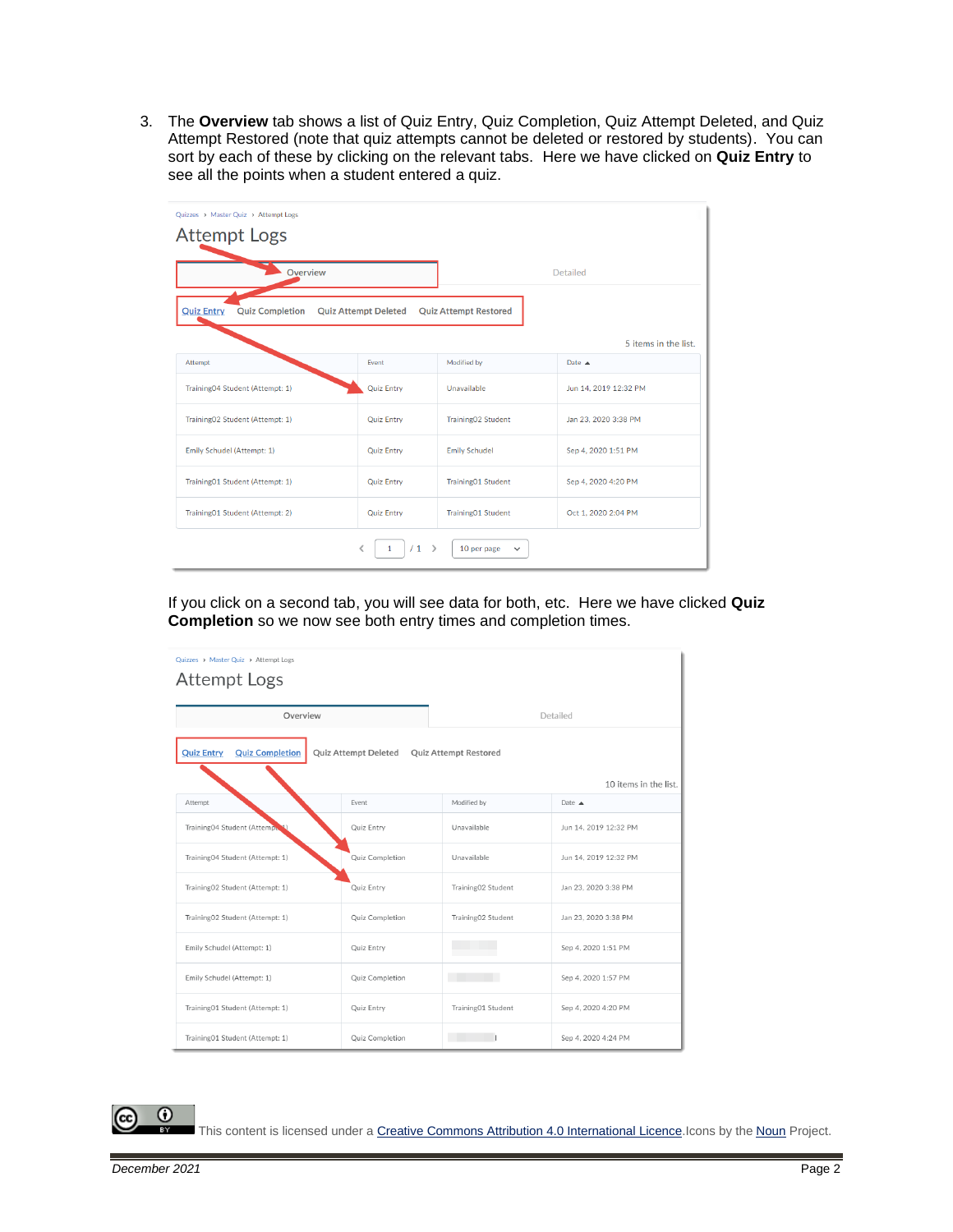To "turn off" date, click on the relevant tab again. Here we have clicked on the **Quiz Entry** tab again and now only see **Quiz Completion** data.

Quizzes > Master Quiz > Attempt Logs

### **Attempt Logs**

| <b>Overview</b>                                                                                            |                        | <b>Detailed</b>      |                       |  |
|------------------------------------------------------------------------------------------------------------|------------------------|----------------------|-----------------------|--|
| <b>Quiz Completion</b><br><b>Quiz Entry</b><br><b>Quiz Attempt Deleted</b><br><b>Quiz Attempt Restored</b> |                        |                      |                       |  |
|                                                                                                            |                        |                      | 5 items in the list.  |  |
| Attempt                                                                                                    | Event                  | Modified by          | Date $\triangle$      |  |
| Training04 Student (Attempt: 1)                                                                            | <b>Quiz Completion</b> | Unavailable          | Jun 14, 2019 12:32 PM |  |
| Training02 Student (Attempt: 1)                                                                            | <b>Quiz Completion</b> | Training02 Student   | Jan 23, 2020 3:38 PM  |  |
| Emily Schudel (Attempt: 1)                                                                                 | <b>Quiz Completion</b> | <b>Emily Schudel</b> | Sep 4, 2020 1:57 PM   |  |
| Training01 Student (Attempt: 1)                                                                            | <b>Quiz Completion</b> | <b>Emily Schudel</b> | Sep 4, 2020 4:24 PM   |  |
| Training01 Student (Attempt: 2)                                                                            | <b>Quiz Completion</b> | Training01 Student   | Nov 3, 2020 1:06 PM   |  |
| /1<br>K<br>ゝ<br>1<br>10 per page<br>$\checkmark$                                                           |                        |                      |                       |  |

 $\overline{\odot}$ (cc This content is licensed under [a Creative Commons Attribution 4.0 International Licence.I](https://creativecommons.org/licenses/by/4.0/)cons by the [Noun](https://creativecommons.org/website-icons/) Project.